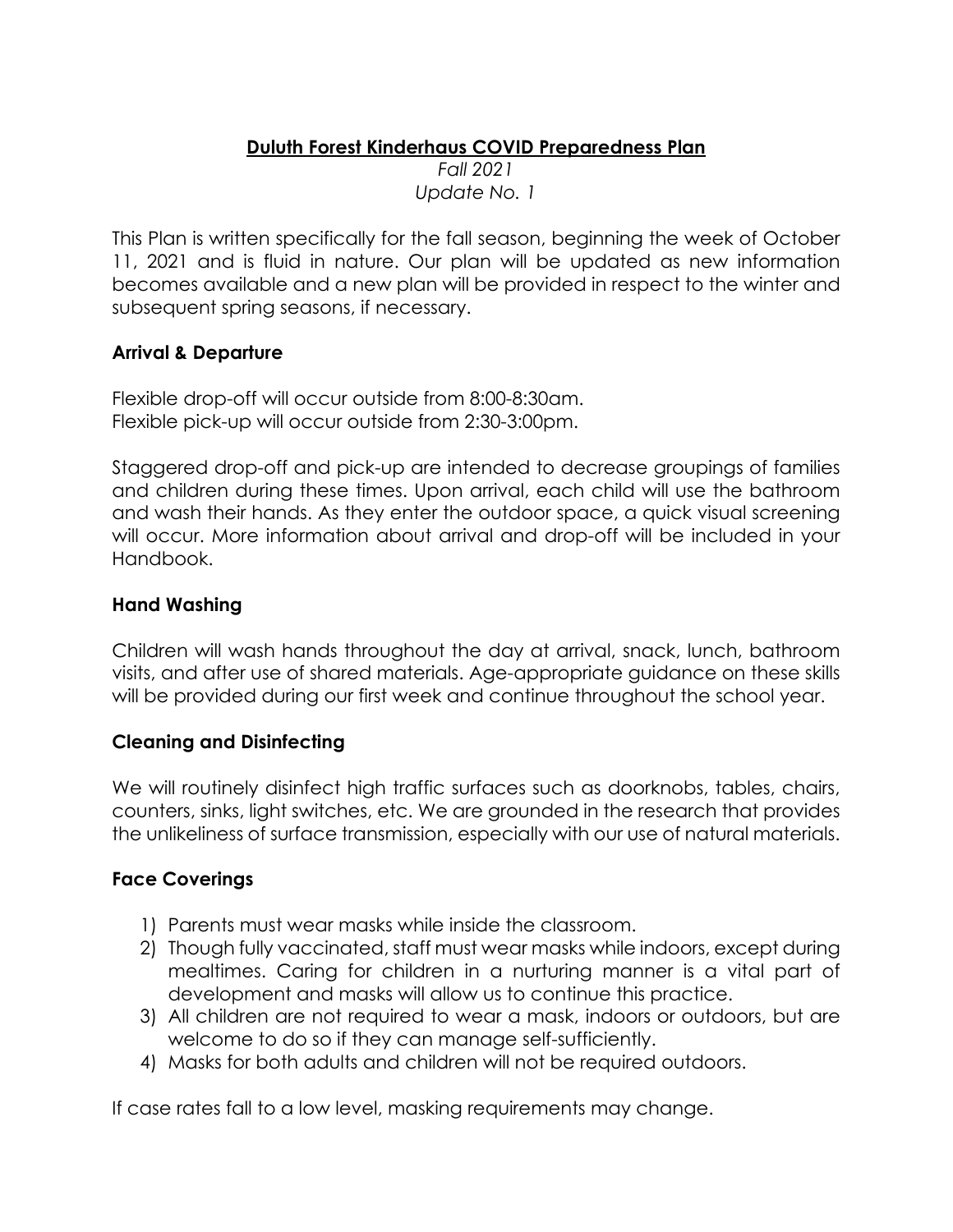# **Social Distancing**

The outdoors allows children space and freedom to be themselves and play the way they were intended to. It is the safest environment to play and learn in, especially during these pandemic times. We do not enforce social distancing protocols while playing in the outdoors and play can naturally occur within close proximity to one another.

Your child will be part of one of two groups: The Chickadees or The Chipmunks. We will use these groupings during our afternoons to allow for smaller groups in enrichment and Maker's Space. Having two teachers available at all times will allow us to create these smaller groups when necessary.

### **Ventilation**

The nature of an outdoor program provides unlimited ventilation and a low-risk environment. During the use of our indoor space, we will have screen doors and windows open, when weather permits OR use an air purifier to help circulate air when we cannot open the doors or windows.

#### **Meals & Snacks**

Each child will bring a lunch from home and will be provided with a bento-style lunchbox as part of their tuition cost. Each child will also need to bring a healthy morning snack that will be eaten at their own discretion during our forest time.

Each child will have a water bottle that stays at school. This will be washed with soap and water daily and filled with clean water before the start of the school day and as needed throughout.

Mealtimes will occur outdoors unless weather conditions do not allow. Indoor snack and/or lunch will be eaten using both our island table and sit-upons.

# **Schedule**

We understand and respect the need to be able to rely on a predictable schedule as a parent. However, we reserve the right to change the schedule in the case of COVID-related circumstances.

In the event of another Stay in Place order, we will be closed.

In the event our program must close due to a COVID-related case OR per the Governor/State's direction, distance learning materials and/or videos may become available. These materials are not required and can be used by those that choose to do so. Play is their most important work.  $\odot$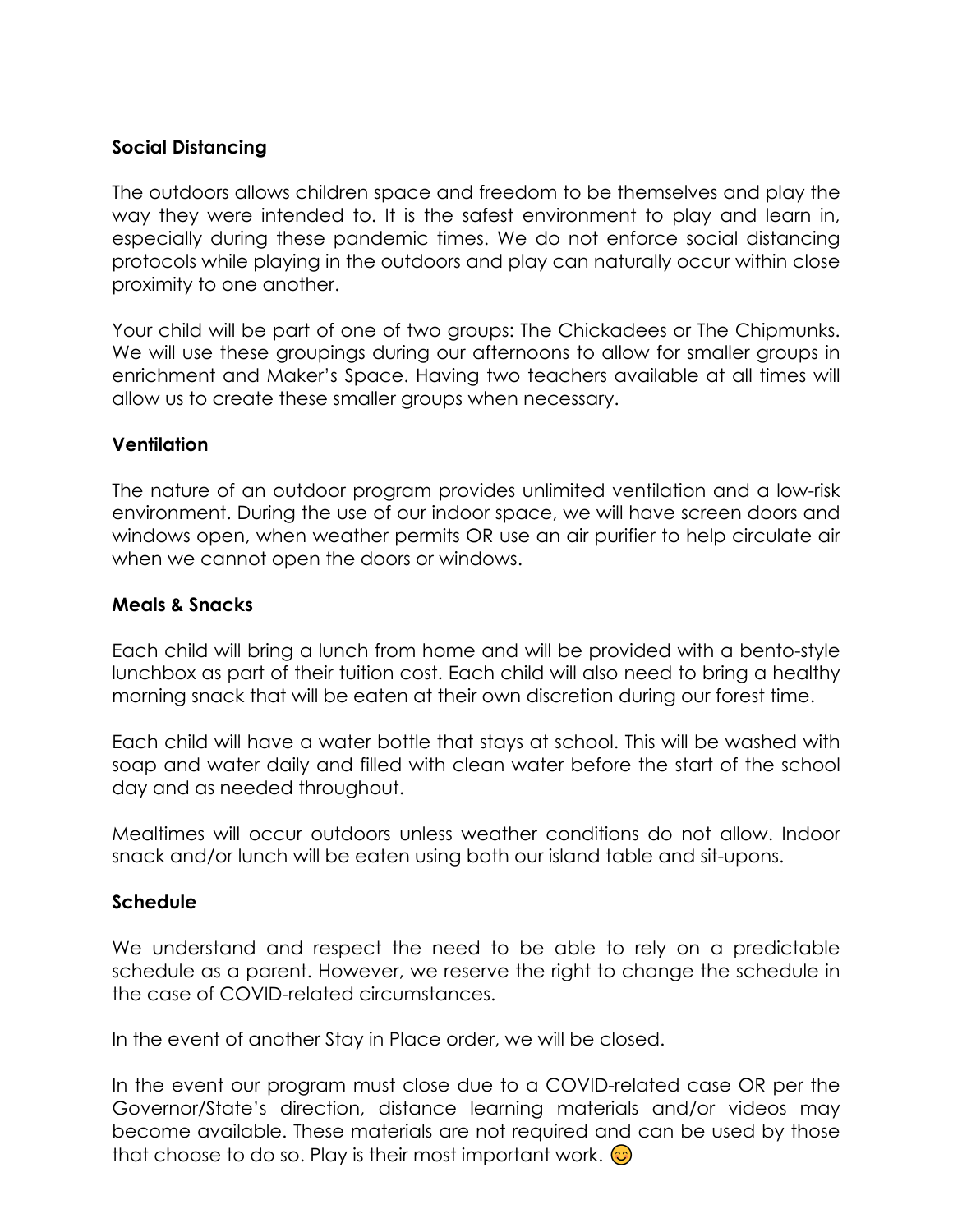We will communicate any schedule changes as swiftly as possible to allow for family planning.

# **Field Trips & Events**

We plan to move forward with field trips this school year following our on-site format used last year. Parents will be responsible for drop off and pick up on location to reduce group transportation.

### **Plans for sickness within the program and families**

Please refer to the Minnesota Department of Health's Decision Tree attached hereto, in the case of illness and/or positive COVID test. Not included in the Decision Tree symptoms are runny noses. These can be a common symptom in the case of allergies and cold weather. If you are unsure whether your child is well enough to attend school, please communicate with staff beforehand.

### In the case of a positive COVID test:

Staff member or student will isolate for 10 days following the onset of symptoms or from date of positive test.

#### In the case of a close contact:

Due to requirements provided by the State and St. Louis County for child care programs, close contacts of a positive staff member or student must quarantine for at least seven (7) days following exposure. Each close contact must test on the 5th day following exposure and receive a negative result in order to return to school the following week. If you choose not to have your child tested during their quarantine, a 14-day quarantine will be required.

A positive test of a child's family member will only require the child to quarantine at home. We will not close in that event.

Please stay vigilant on pre-screening your child daily before they arrive and stay home with the onset of any symptoms to help us stay open. Pre-screening includes taking their temperature (under 100.4) and checking them over for any symptoms. If a child shows any symptoms upon arrival, they will need to go back home. If a member of our staff is sick, that may impede our regular daily schedule.

#### **Billing**

Refunds will not be provided in the case of a required quarantine due to a positive test or exposure. Our staff continues to work and is compensated during these days off.